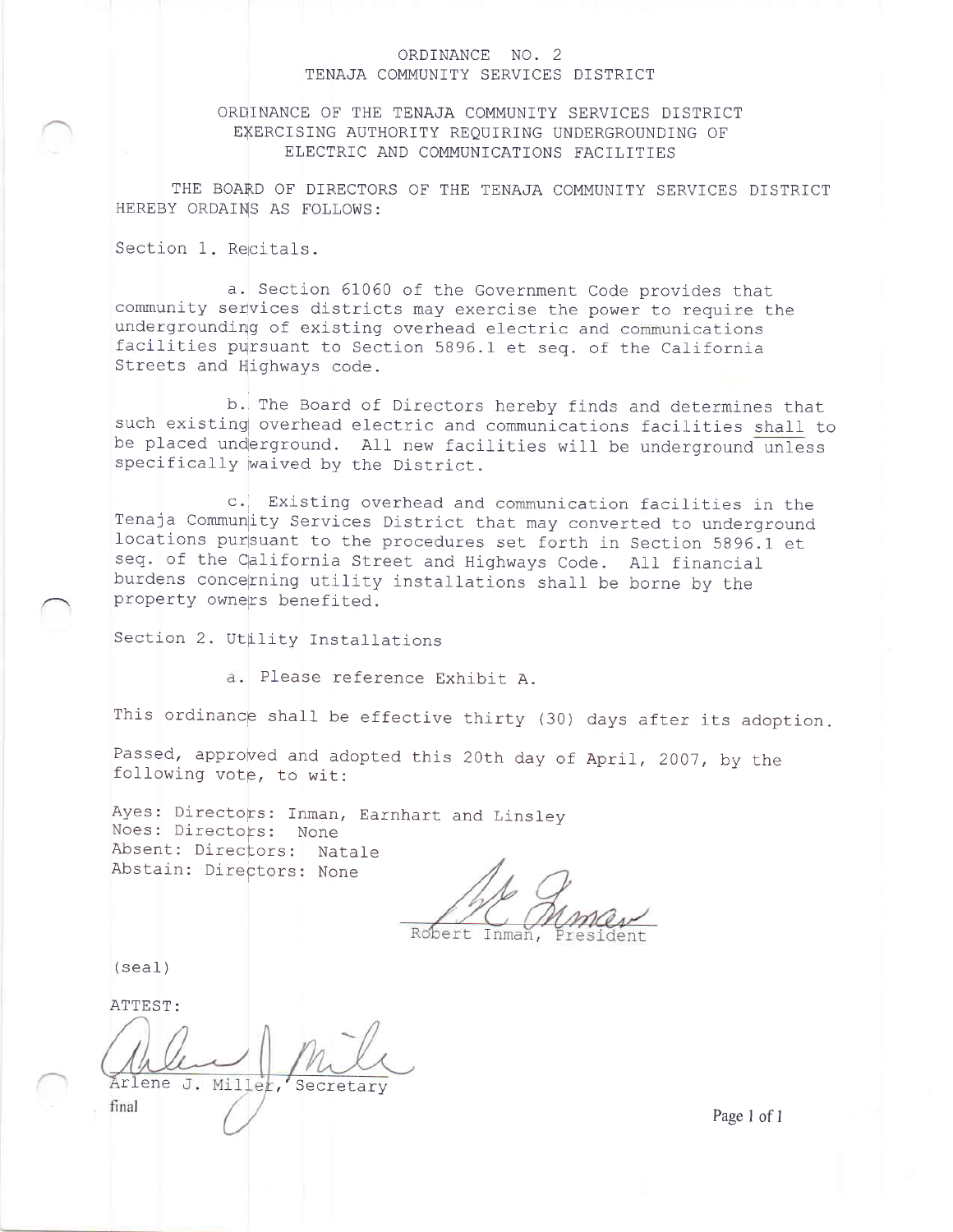# EXHIBIT A ORDINANCE 2 Tenaja Community Services District

### Section 1. Utility Installations

It is the intent of this Section that any new extensions of such conductors required to extend service to such <sup>a</sup> subdivision or other development, be placed in or relocated to an underground location. In the interest of orderly development and the health and safety of the District residents<sub>4</sub> an encroachment permit shall be required for the erection of utility facilities within District rights-ofway. Utility facilities shall include, but not be limited<br>to, wires, pipes, conduits, and appurtenant structures owned and operated by public and private utility companies or agencies for the transmission or distribution of electric power, natural gas, water, or telecommunications.<br>Except as otherwise provided by this Exhibit, all installations of utilities, including those providing<br>direct service to buildings or structures, shall be<br>installed below the surface of the ground within the<br>District right-of-way, in accordance with all applicable<br>codes,

# Section 2. Appurtenances

Above-ground appurtenances of underground utilities shall<br>be located clear of the graded shoulders of paved roadways, or clear of the traveled portion of unpaved roadways, in a location that will not present a hazard to the standard traffic. Retaining walls or other structures that may be<br>required to support appurtenances shall be subject to<br>District permit requirements and shall be constructed at<br>the sole cost and expense of the project proponent, ut company or agency.